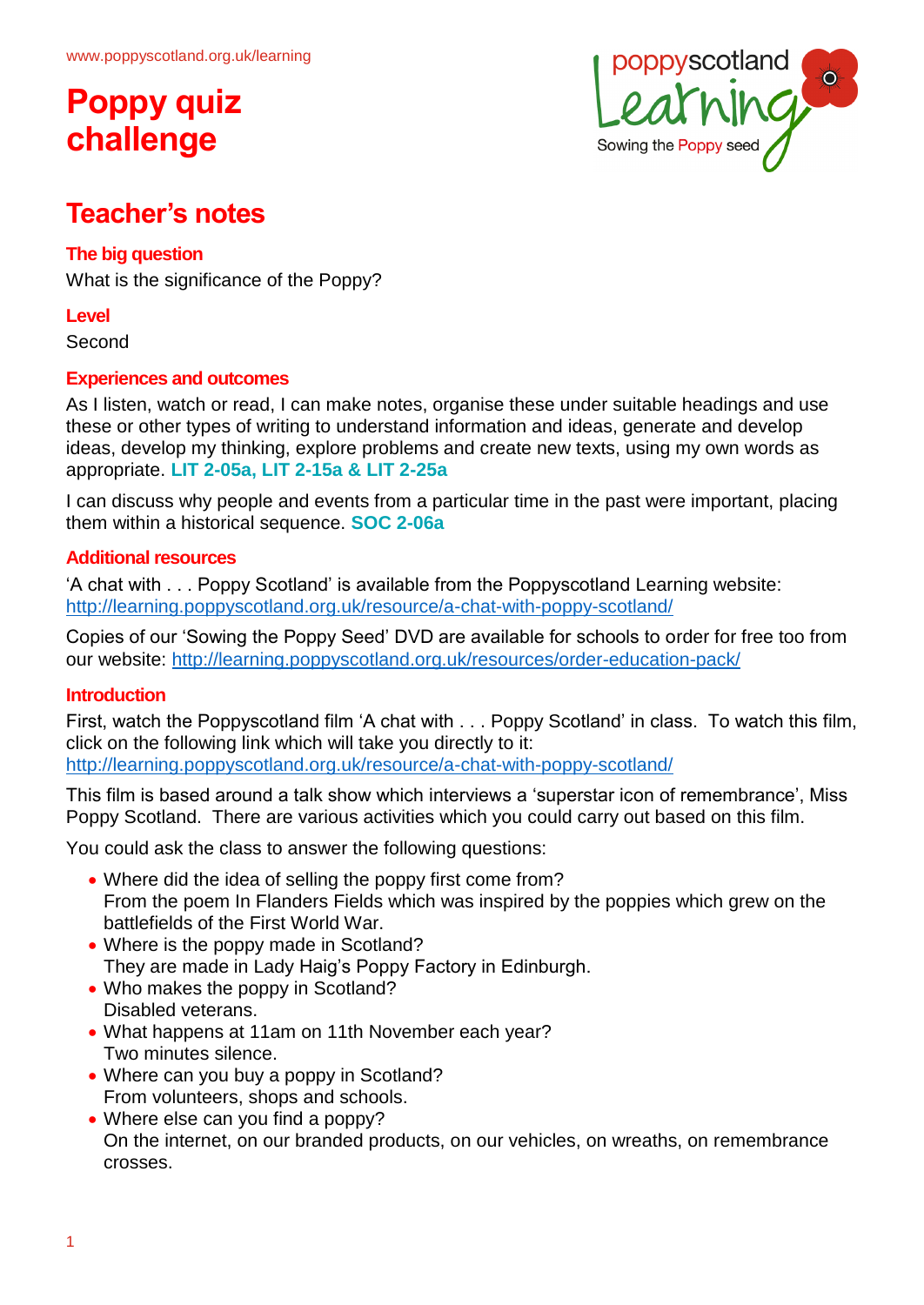

- Where does the money raised go? To help those veterans or ex-service personnel who have been hurt.
- What plans does Miss Poppy have for the future? To keep spreading the word about how important Remembrance and raising money is.
- Does Miss Poppy only work for one month of the year? No, she is busy all year round.
- Are there poppies in other countries? Yes, many countries have different poppies. Pictures can be found in our media archive. The poppy in England only has 2 petals and has a leaf.

Having completed this task, the pupils could work in groups to create HOTS questions to quiz other groups within the class.

Alternatively, the pupils could be involved in a 'hot seat' activity through which they ask a nominated 'Miss Poppy' to answer their questions.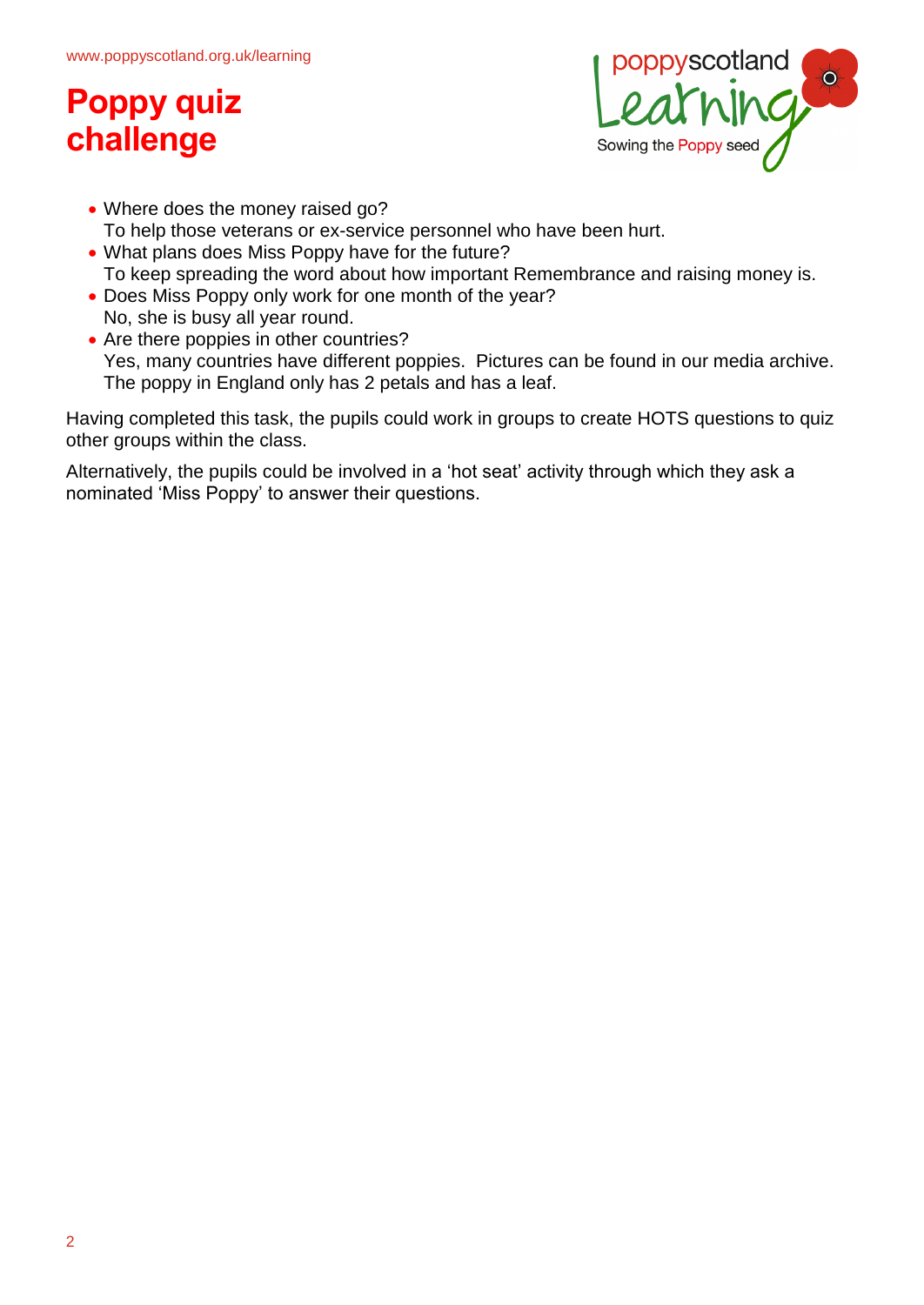

## **Your challenge**

#### **Poppy quiz**

Don't miss the latest episode of telly's top talk show *'A chat with . . .'* where showbiz interviewer Mr Brad Bradley gets up close and personal with superstar icon of remembrance, Miss Poppy Scotland.

All you ever wanted to know about the Poppy will be revealed!

**Watch the film and then answer these questions.** Where did the idea of selling the poppy first come from?

Where is the poppy made in Scotland?

Who makes the poppy in Scotland?

What happens at 11am on 11th November each year?

Where can you buy a poppy in Scotland?

Where else can you find a poppy?

Where does the money raised go?

What plans does Miss Poppy have for the future?

Does Miss Poppy only work for one month of the year?

Are there poppies in other countries?

After you have answered these questions, your task is to create your own questions based on the film which you could ask Miss Poppy.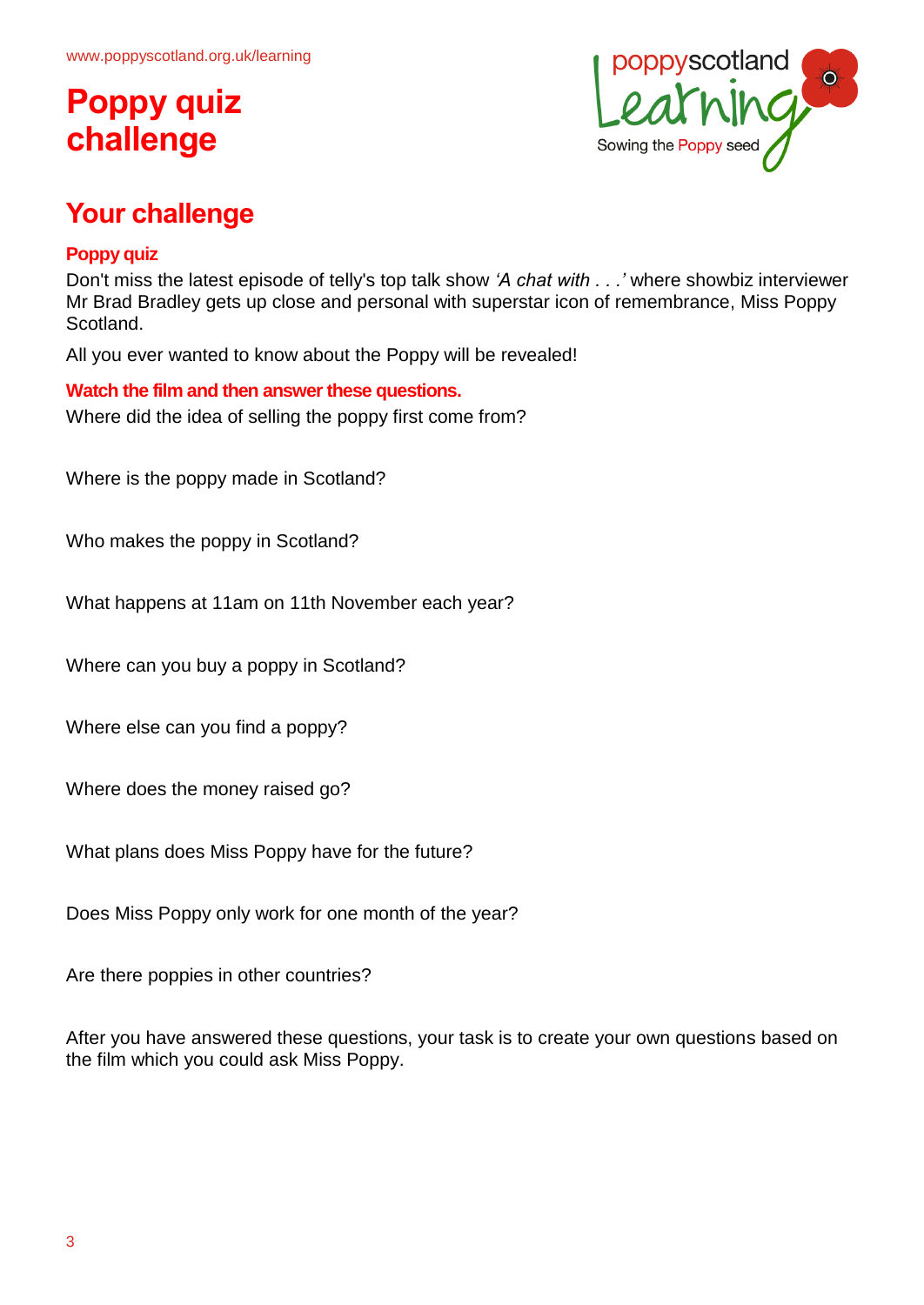

## **What progress have I made today?**

Which box have you achieved today?

#### **1 st level**

As I listen or watch, I am learning to make notes under headings and use these to understand what I have listened to or watched and create new texts.

#### **2 nd level**

As I listen or watch, I can make notes, organise these under suitable headings and use these to understand ideas and information and create new texts, using my own words as appropriate.

#### **3 rd level**

As I listen or watch, I can make notes and organise these to develop thinking, help retain and recall information, explore issues and create new texts, using my own words as appropriate.